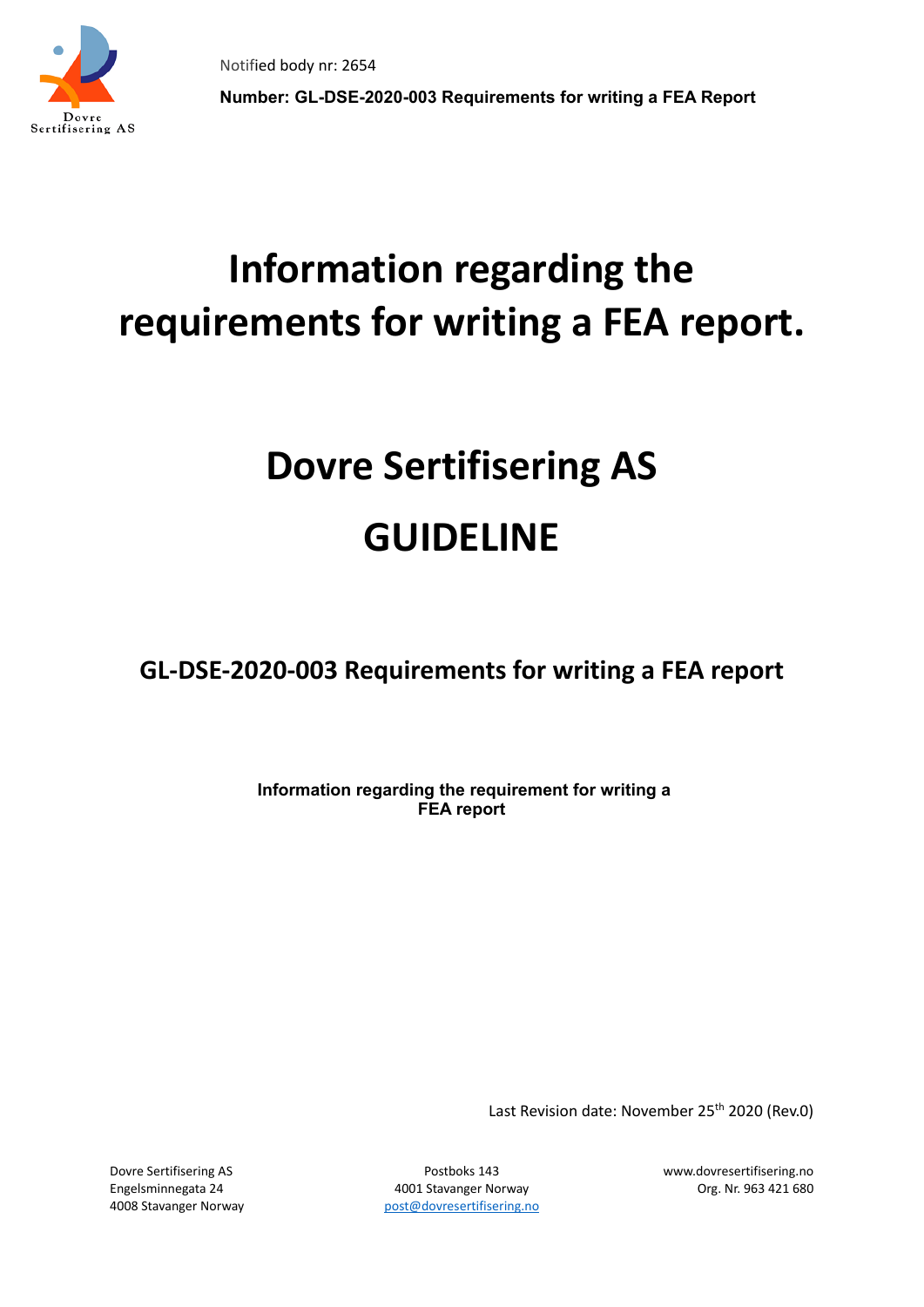

#### **Number: GL-DSE-2020-003 Requirements for writing a FEA Report**

#### **Introduction**

The focus of this note is on what is required when you are using a FEA to assist in the justification of the design.

It is preferred that a design is justified using Design by Rule. If you are working with the design of pressure equipment (piping or pressure vessels) it is preferred to use the requirements as laid down in the according standards (ex. EN13445-3 or EN13480-3).

There are situations where these standards are not applicable or do not cover your specific model, geometry or loads.

In this case it may be necessary to perform other calculations. This can be manual calculations or a Design by analysis route (ex. EN13445-3 Annex B or Annex C).

In this case we focus on the Finite Element Analysis (FEA).

#### **What is Finite element analysis (FEA)**

The finite element method (FEM) or finite element analysis (FEA) is a [numerical method](https://en.wikipedia.org/wiki/Numerical_analysis) to predict the behaviour of a construction and for solving problems of engineering and [mathe](https://en.wikipedia.org/wiki/Mathematical_physics)[matical physics.](https://en.wikipedia.org/wiki/Mathematical_physics)

Typical problem areas of interest include [structural analysis,](https://en.wikipedia.org/wiki/Structural_analysis) [heat transfer,](https://en.wikipedia.org/wiki/Heat_transfer) [fluid flow,](https://en.wikipedia.org/wiki/Fluid_flow) mass transport, and [electromagnetic potential.](https://en.wikipedia.org/wiki/Electromagnetic_potential) The finite element method formulation of the problem results in a system of [algebraic equations.](https://en.wikipedia.org/wiki/Algebraic_equation)

The method yields approximate values of the unknowns at discrete number of points over the domain *(Logan, 2011)*.

To solve the problem, it subdivides a large problem into smaller, simpler parts that are called finite elements. The simple equations that model these finite elements are then assembled into a larger system of equations that models the entire problem.

Engelsminnegata 24 4001 Stavanger Norway Org. Nr. 963 421 680 4008 Stavanger Norway bost [post@dovresertifisering.no](mailto:post@dovresertifisering.no)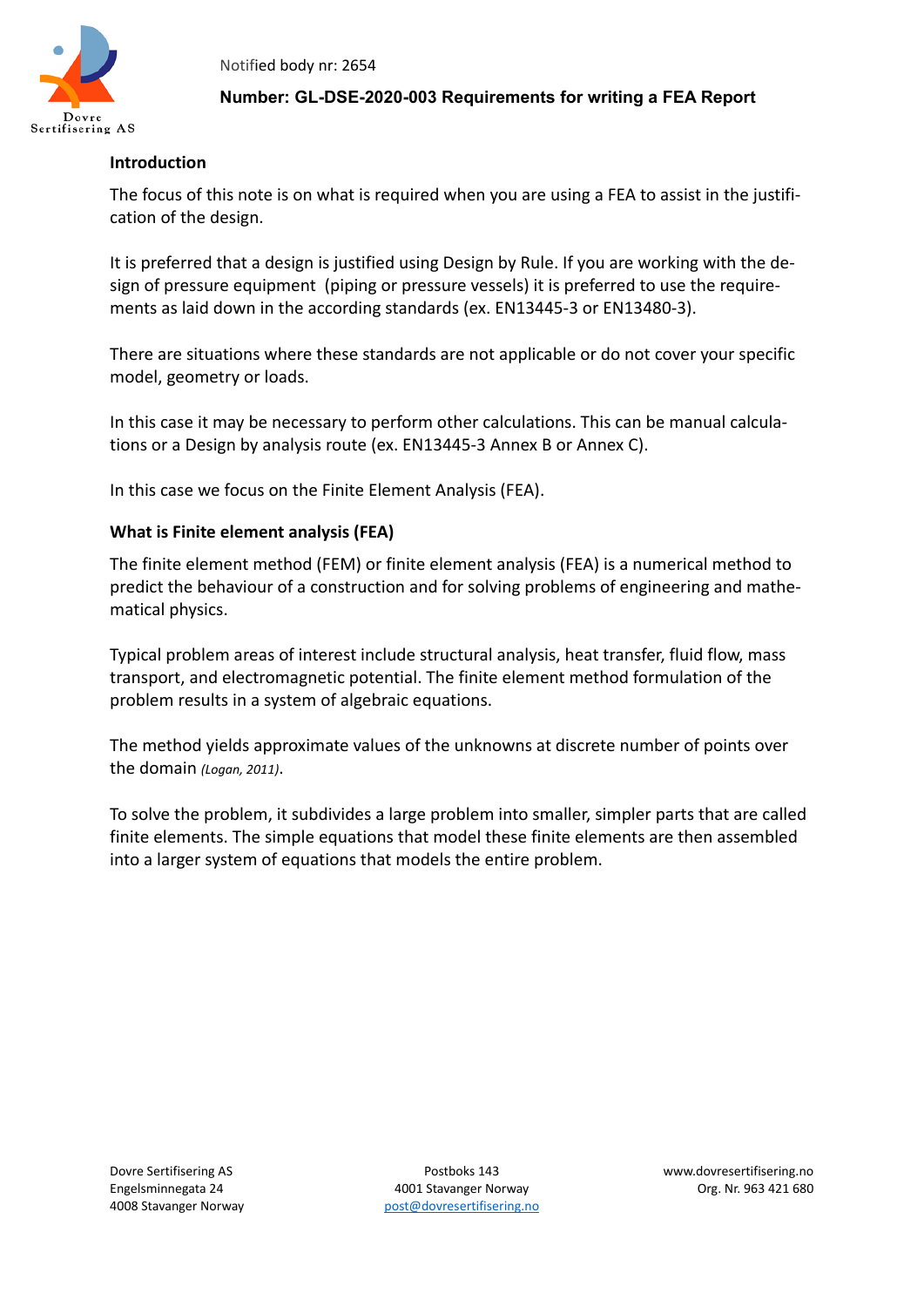

### **Number: GL-DSE-2020-003 Requirements for writing a FEA Report**

#### **Requirements FEA submission**

If the standard rules are not sufficient to cover the design a FEA could be applicable.

The following items should be a part of the FEA report.

- The scope of the FEA.
	- o Reason and explanation why the FEA is used.
	- o Technical description of the structure
	- o Description of the loads
- The software used for the FEA.
- Executive summary.
	- o Describing how the FEA was used to support the design
	- o FEA model used
	- o The results of the FEA
	- o Conclusions of the FEA for the model
- Type of analysis (linear, plastic).
	- o Model description and generation
	- o Refer to the drawings used (correct number and revision).
	- o If simplifications or changes of the model are needed to perform a FEA, these must be explained and justified
	- o Explain meshing (mesh type and size) and refinement
		- $\blacksquare$  Explain h.
		- **Explain p.**
		- **Shape.**
		- $\blacksquare$  Order (1<sup>st</sup>, 2<sup>nd</sup>).
- Chosen mesh size and local refinement.
	- o Element type and number of elements
	- o Forces on the model
	- $\circ$  Contact elements (how 2 areas/ faces are connected, ex. Flange faces that are connected)
	- o Describe and show supports
	- o Describe and show forces
	- o Describe and show restraints
	- o Describe the method to prevent rigid body movement
		- Models can translate or rotate freely if they are not correctly restrained.
		- An object has 3 translational and 3 rotational rigid body modes.
		- You can prevent rigid body movement by:
			- Restraints to the displacement
			- Study settings (soft spring)
			- Contacts

Dovre Sertifisering AS Postboks 143 www.dovresertifisering.no Engelsminnegata 24 4001 Stavanger Norway Org. Nr. 963 421 680 4008 Stavanger Norway bost [post@dovresertifisering.no](mailto:post@dovresertifisering.no)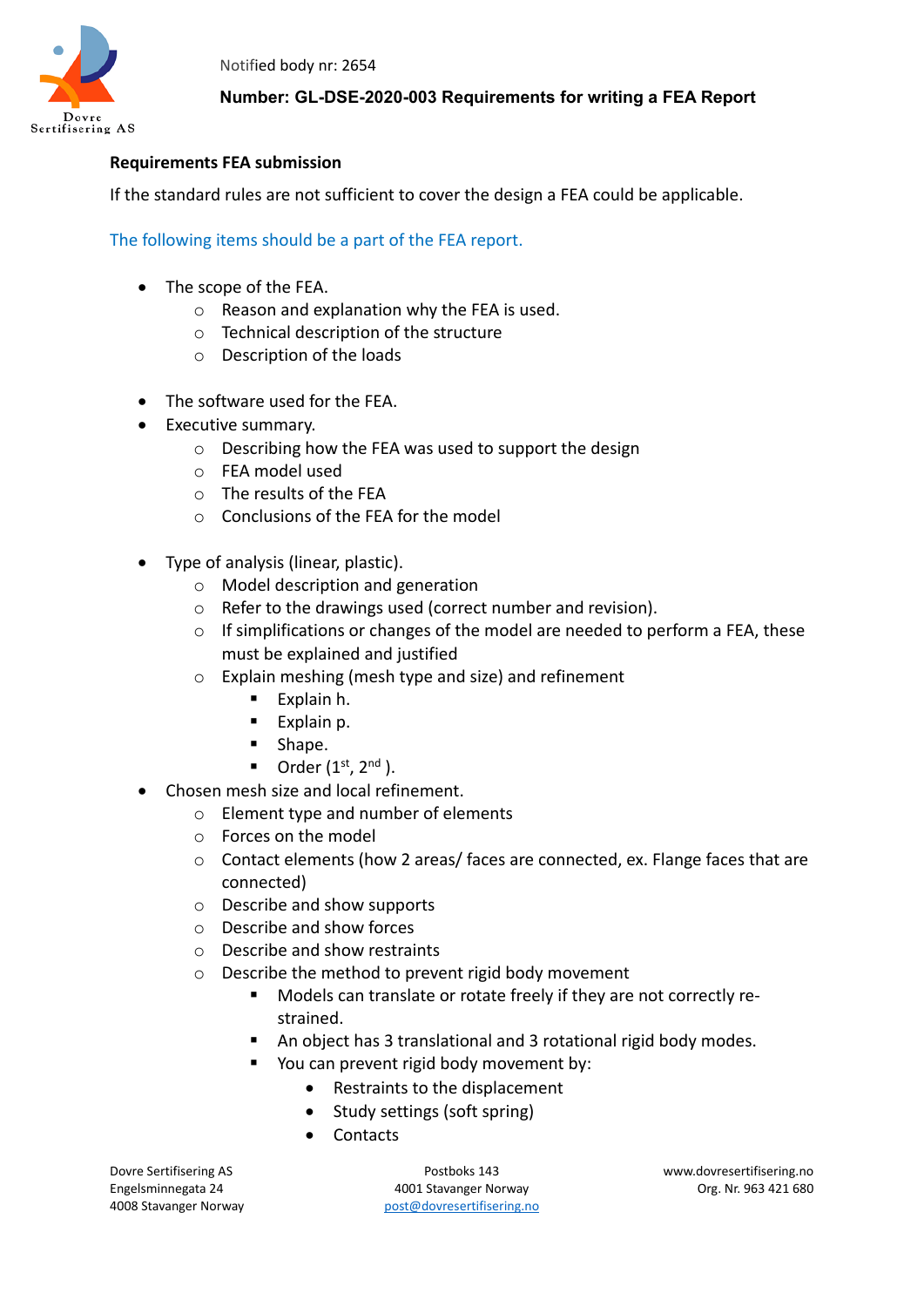

## **Number: GL-DSE-2020-003 Requirements for writing a FEA Report**

- Connections
- $\circ$  Describe and explain boundary conditions to compensate for missing model parts. This is typically when you are performing an analysis based on symmetry
- Material properties.
	- o A complete description should be provided
	- o All of the material properties used must be presented in the report (do not refer to separate documentation)
	- o Use tables and graphical data
	- o Be aware of material properties as function of the temperature
	- o Youngs modulus and Poisson's ratio
- Results of the FEA.
	- $\circ$  Include a validation of convergence (it is allowed to refer to earlier models if applicable)
		- Ex: Do the values "converge" toward a finite value as the mesh is refined and run repeatedly.
	- o Displacements of the model
	- o Deformed and un-deformed shapes (superimposed, shows the 2 models as layered).
	- o Mesh plots
	- o Stress plots
	- o Reaction forces on the model (compare with the forces applied)
	- o Check incorrect boundary conditions (temperatures, pressures, forces etc).
- Analysis of the results.
	- o Accuracy of the model should reflect that the results are also applicable for the physical equipment being built
	- o Allowable stresses
	- o Element stress, nodal stress and compare the results
	- o Results are explained
	- o If results are excluded this should be explained/ justified
	- o Of all used results / plots it should be explained why the results are included and its purpose.
	- o Explain stress concentrations
- Conclusion based on the results.
	- o Relate the results to the applicable standard
	- o Uncertainties of the results

Dovre Sertifisering AS Postboks 143 www.dovresertifisering.no Engelsminnegata 24 4001 Stavanger Norway Org. Nr. 963 421 680 4008 Stavanger Norway bost [post@dovresertifisering.no](mailto:post@dovresertifisering.no)